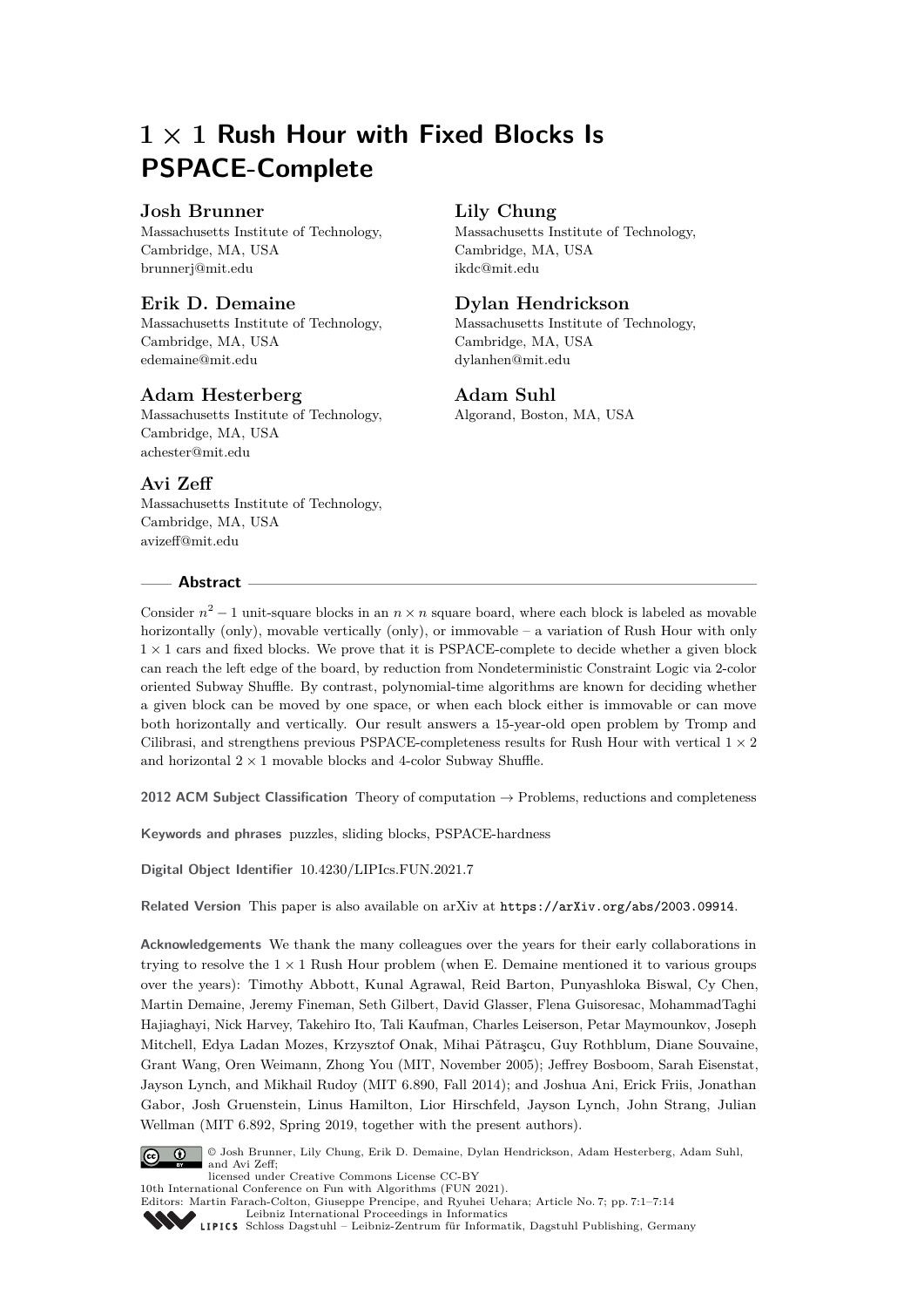#### **7:2 1 × 1 Rush Hour with Fixed Blocks Is PSPACE-Complete**

## **1 Introduction**

In a *sliding block puzzle*, the player moves blocks (typically rectangles) within a box (often a rectangle) to achieve a desired configuration. Such puzzles date back to the 15 Puzzle, invented by Noyes Chapman in 1874 and popularized by Sam Loyd in 1891 [\[13\]](#page-13-1), where the blocks are unit squares. One of the first puzzles to use rectangular pieces is the Pennant Puzzle by L. W. Hardy in 1909, popularized under the name Dad's Puzzle from 1926, whose 10 pieces require a whopping 59 moves to solve [\[5\]](#page-13-2). In general, such puzzles are PSPACE-complete to solve, even for  $1 \times 2$  blocks in a square box [\[7,](#page-13-3) [8\]](#page-13-4), which was the original application for the hardness framework Nondeterministic Constraint Logic (NCL). For unit-square pieces (as in the 15 Puzzle), such puzzles can be solved in polynomial time, though finding a shortest solution is NP-complete [\[10,](#page-13-5) [3\]](#page-13-6).

In the 1970s, two famous puzzle designers – Don Rubin in the USA and Nobuyuki "Nob" Yoshigahara (1936–2004) in Japan – independently invented [\[9\]](#page-13-7) a new type of sliding block puzzle, where each block can move only horizontally or only vertically. The motivation is to imagine each block as a car that can drive forward and reverse, but cannot turn; the goal is to get one car (yours) to "escape" by reaching a particular edge of the board. The original forms – Rubin's "Parking Lot" [\[11\]](#page-13-8) and Nob's "Tokyo Parking" [\[15\]](#page-13-9) – imagined a poor parking-lot attendant trying to extract a car. Binary Arts (now ThinkFun) commercialized Nob's  $6 \times 6$ puzzles as *Rush Hour* in 1996, where a driver named Joe is "figuring things out on their way to the American Dream" [\[16\]](#page-13-10). The physical game design led to a design patent [\[18\]](#page-13-11) and many variations by ThinkFun since  $[16]$ <sup>[1](#page-1-0)</sup>. Computer implementations of the game at one point led to a lawsuit against Apple and an app developer [\[9\]](#page-13-7).

The complexity of Rush Hour was first analyzed by Flake and Baum in 2002 [\[4\]](#page-13-12). They proved that the game is PSPACE-complete with the original piece types  $-1 \times 2$  and  $1 \times 3$ cars, which can move only in their long direction – when the goal is to move one car to the edge of a square board. In 2005, Tromp and Cilibrasi [\[17\]](#page-13-13) strengthened this result to use just  $1 \times 2$  cars (which again can move only in their long direction), using NCL. Hearn and Demaine [\[8,](#page-13-4) [6\]](#page-13-14) simplified this proof, and proved analogous results for triangular Rush Hour, again using NCL. In 2016, Solovey and Halperin [\[14\]](#page-13-15) proved that Rush Hour is also PSPACE-complete with  $2 \times 2$  $2 \times 2$  cars and immovable  $0 \times 0$  (point) obstacles.<sup>2</sup> Unlike  $1 \times 2$ cars, which have an obvious direction of travel (the long direction),  $2 \times 2$  cars need to have a specified direction, horizontal or vertical.

Back in 2002, Hearn, Demaine, and Tromp [\[7,](#page-13-3) [17\]](#page-13-13) [3](#page-1-2) raised a curious open problem: might  $1 \times 1$  cars suffice for PSPACE-completeness of Rush Hour? Like  $2 \times 2$  cars, each  $1 \times 1$  car has a specified direction, horizontal or vertical. This **1 × 1** *Rush Hour* problem behaves fundamentally differently: deciding whether a specified car can move at all is polynomial time [\[7,](#page-13-3) [8,](#page-13-4) [17\]](#page-13-13), whereas the analogous questions for  $1 \times 2$  or  $2 \times 2$  Rush Hour (or for  $1 \times 2$  sliding blocks) are PSPACE-complete [\[7,](#page-13-3) [8\]](#page-13-4). Tromp and Cilibrasi [\[17\]](#page-13-13) exhaustively searched all  $1 \times 1$ Rush Hour puzzles of a constant size, and found that the length of solutions grew rapidly, suggesting exponential-length solutions; for example, the hardest  $6 \times 6$  puzzle requires 732

<span id="page-1-0"></span> $^{\rm 1}$  Sadly, to our knowledge, Rush Hour the puzzle was not an inspiration for Rush Hour the 1998 buddy cop film starring Jackie Chan and Chris Tucker.

<span id="page-1-1"></span><sup>2</sup> Solovey and Halperin [\[14\]](#page-13-15) state their result in terms of unit-square cars amidst polygonal obstacles, but crucially allow the cars to be shifted by half of the square unit. Phrased as cars aligned on a unit grid, these cars are effectively  $2 \times 2$ .

<span id="page-1-2"></span><sup>&</sup>lt;sup>3</sup> The open problem was first stated in the ICALP 2002 version of [\[7\]](#page-13-3), based on discussions with John Tromp, as mentioned in [\[17\]](#page-13-13), which is cited in the journal version of [\[7\]](#page-13-3).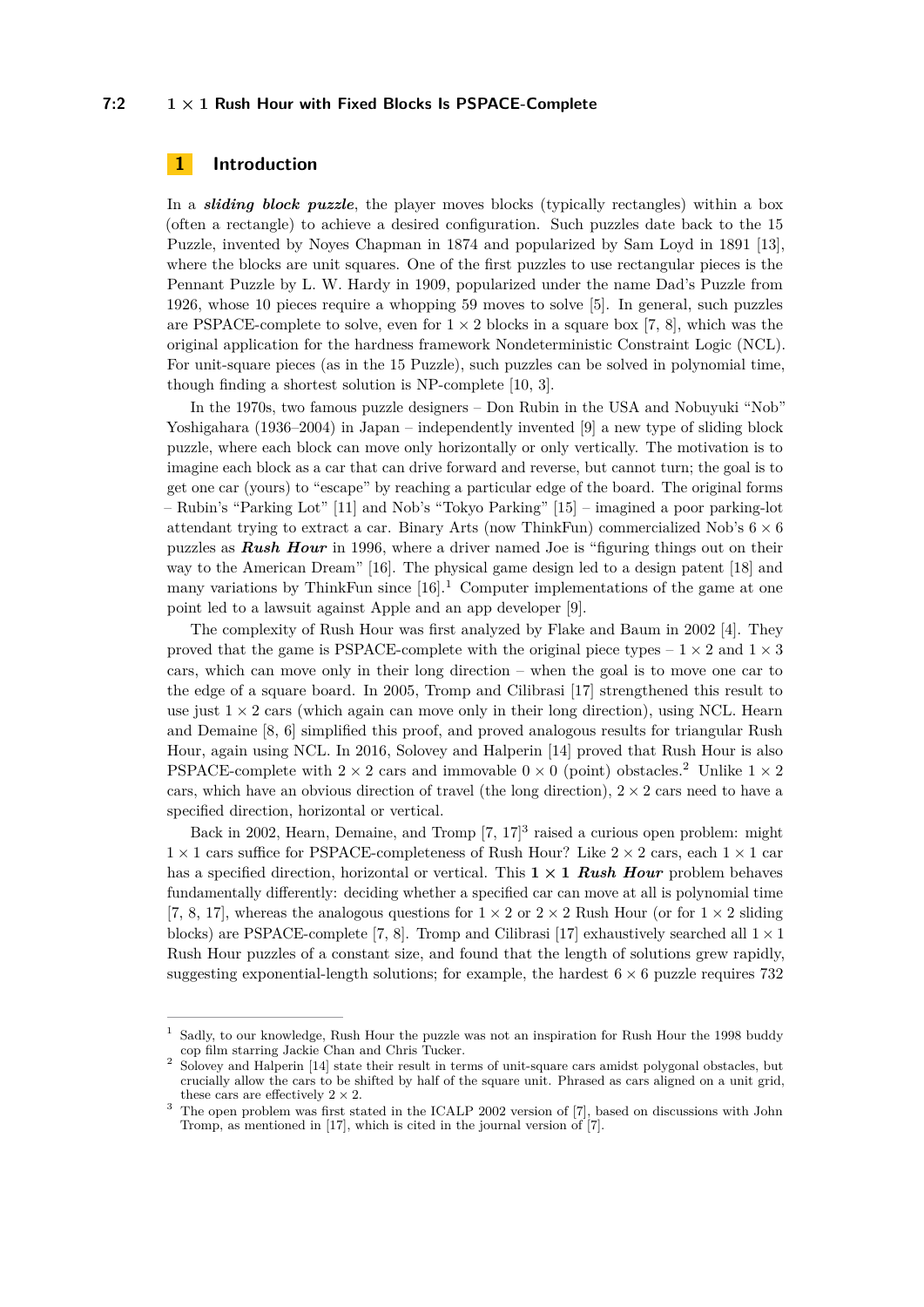In this paper, we settle the latter open problem by Tromp and Cilibrasi [\[17\]](#page-13-13) by proving that  $1\times1$  Rush Hour with fixed blocks is PSPACE-complete. This result is the culmination of many efforts to try to resolve this problem since it was posed in 2005; see the Acknowledgments.

Our reduction starts from NCL, and reduces through another related puzzle game, Subway Shuffle. In his 2006 thesis, Hearn [\[6,](#page-13-14) [8\]](#page-13-4) introduced this type of puzzle as a generalization of  $1 \times 1$  Rush Hour, again to help prove it hard. Subway Shuffle involves motion planning of colored tokens on a graph with colored edges, where the player can repeatedly move a token from one vertex along an incident edge of the same color to an empty vertex, and the goal is to move a specified token to a specified vertex. Despite the generalization to graphs and colored tracks, the complexity remained open until 2015, when De Biasi and Ophelders [\[1\]](#page-13-17) proved it PSPACE-complete by a reduction from NCL. Their proof works even when the graph is planar and uses just four colors.

We use a variant on Subway Shuffle where the graph is directed, and tokens can travel only along forward edges. In Section [3,](#page-3-0) we prove that directed Subway Shuffle is PSPACEcomplete even with planar graphs and just two colors, by a proof similar to that of De Biasi and Ophelders [\[1\]](#page-13-17). In Section [4,](#page-9-0) we then show that this construction uses a limited enough set of vertices that it can actually be embedded in the grid and simulated by  $1 \times 1$  Rush Hour, proving PSPACE-completeness of the latter with fixed blocks. We conclude with open problems in Section [5.](#page-11-0)

## **2 Basics**

First we precisely define the problems introduced above.

I **Definition 2.1.** *In Rush Hour, we are given a square grid containing nonoverlapping cars, which are rectangles with a specified orientation, either horizontal or vertical. A legal move is to move a car one square in either direction along its orientation, provided that it remains within the square and does not intersect another car. The goal is for a designated special car to reach the left edge of the board. We also allow fixed blocks, which are spaces cars cannot occupy.*

 $\triangleright$  **Definition 2.2. 1**  $\times$  **1** *Rush Hour is the special case of Rush Hour where each car is*  $1 \times 1$ .

I **Definition 2.3.** *In Subway Shuffle, we are given a planar undirected graph where each edge is colored and some vertices contain a colored token. A legal move is to move a token across an edge of the same color to an empty vertex. The goal is for a designated special token to reach a designated target vertex.*

▶ **Definition 2.4.** *In oriented Subway Shuffle*, we are given a planar directed graph where *each edge is colored and some vertices contain a colored token. A legal move is to move a token across an edge of the same color, in the direction of the edge, to an empty vertex, and then flip the direction of the edge. The goal is for a designated special token to reach a designated target vertex.*

<span id="page-2-1"></span><span id="page-2-0"></span><sup>&</sup>lt;sup>4</sup> Tromp and Cilibrasi [\[17\]](#page-13-13) refer to  $1 \times 1$  Rush Hour as "Unit (Size) Rush Hour" and the fixed-block variant as "Walled Unit Rush Hour".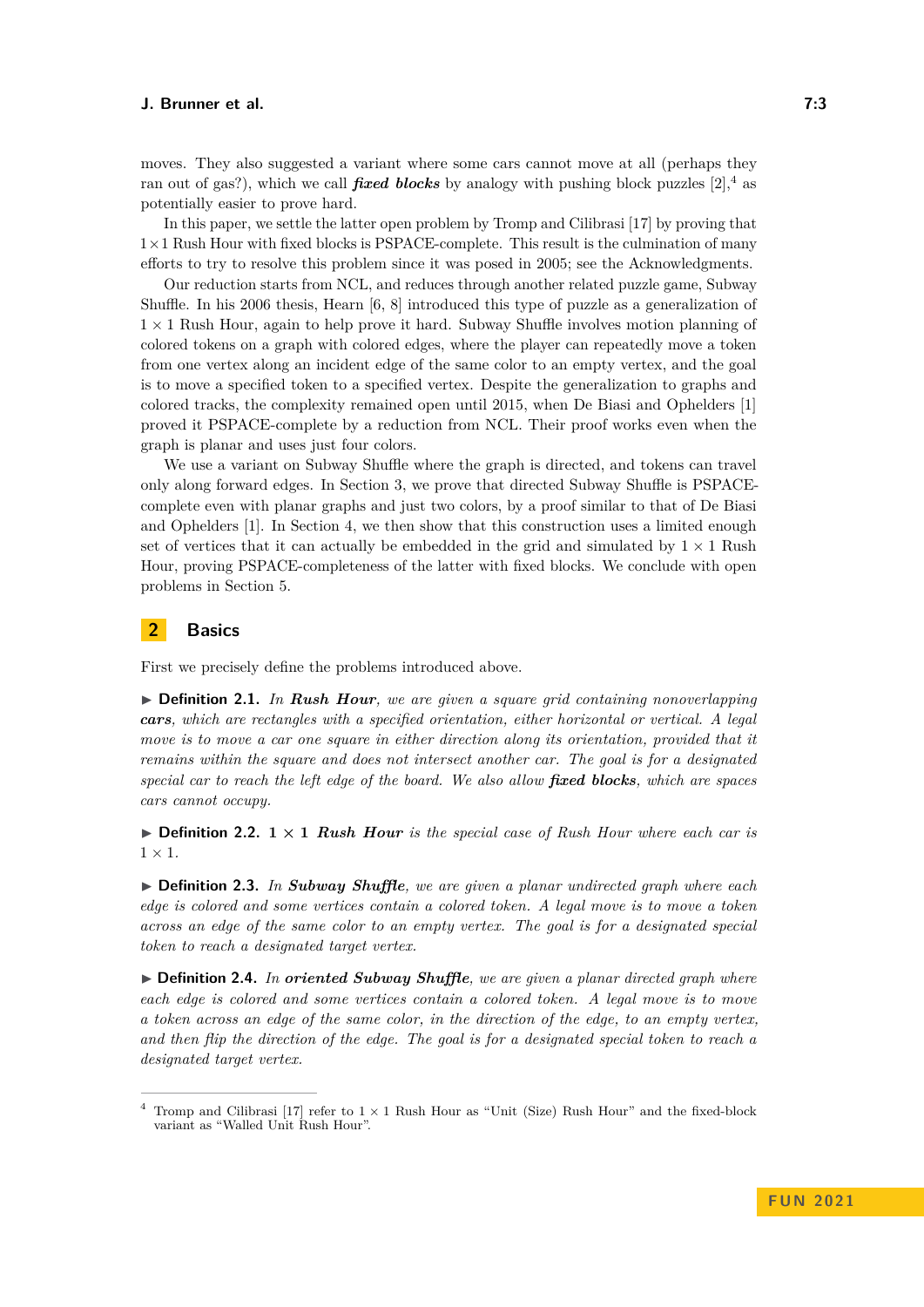<span id="page-3-2"></span>

**Figure 1** The valid Subway Shuffle vertices with degree 3. Every vertex with degree 1 or 2 is valid.

#### ▶ **Lemma 2.5.** *Subway Shuffle, oriented Subway Shuffle, and Rush Hour are in PSPACE.*

**Proof.** We can solve these problems in nondeterministic polynomial space by guessing each move, and accepting when the special car or token reaches its goal. So all three problems are contained in NPSPACE, and by Savitch's theorem [\[12\]](#page-13-18) they are in PSPACE.

## <span id="page-3-0"></span>**3 2-color Oriented Subway Shuffle is PSPACE-complete**

In this section, we show that 2-color oriented Subway Shuffle is PSPACE-complete. To do so, we reduce from nondeterministic constraint logic, which is PSPACE-complete [\[8\]](#page-13-4). Our reduction is an adaption of the proof in [\[1\]](#page-13-17) in which the gadgets use only two colors (instead of four) and work in the oriented case.

We actually prove a slightly stronger result in Theorem [3.1:](#page-3-1) that 2-color oriented Subway Shuffle is PSPACE-complete even with a restricted vertex set, and with a single unoccupied vertex. A vertex is *valid* if it has degree at most 3, and has at most 2 edges of a single color attached to it; these vertices are shown in Figure [1.](#page-3-2) Our proof of PSPACE-hardness will only use valid vertices.

<span id="page-3-1"></span>▶ **Theorem 3.1.** *2-color oriented Subway Shuffle with only valid vertices and exactly one unoccupied vertex is PSPACE-complete.*

**Proof.** Containment in PSPACE is given by Lemma [2.5.](#page-2-1) To show hardness, we reduce from planar NCL with AND and protected OR vertices.

In constraint logic, a *protected OR vertex* is an OR vertex (one with three blue edges) such that two edges, due to global constraints, cannot simultaneously point towards the vertex. NCL is still PSPACE-complete when every OR vertex is protected [\[8\]](#page-13-4). Because of this global constraint, there are only five possible states that a protected OR vertex can be in. In particular, there are only four possible transitions between the states of a protected OR vertex. Our OR gadget only allows these four transitions; in particular it does not allow the transition between only the leftmost edge pointing inward and only the rightmost edge pointing inward, which is the defining transition that a protected OR vertex does not have compared to a normal OR vertex.

The Subway Shuffle instance we construct will have only a single empty vertex (other than the target vertex), called the *bubble*, which moves around the graph opposite the motion of tokens. Our vertex and edge gadgets work by having the bubble enter them, move around a cycle, and then exit at the same vertex. The effect is that each edge in the cycle flips and each token in the cycle moves across one edge, except that one token by the entrance moves twice.

The general structure of the reduction is as follows. First, we choose any rooted spanning tree on the dual graph of the constraint logic graph. This rooted spanning tree will determine the path the bubble takes to get from one vertex or edge to another. For each edge and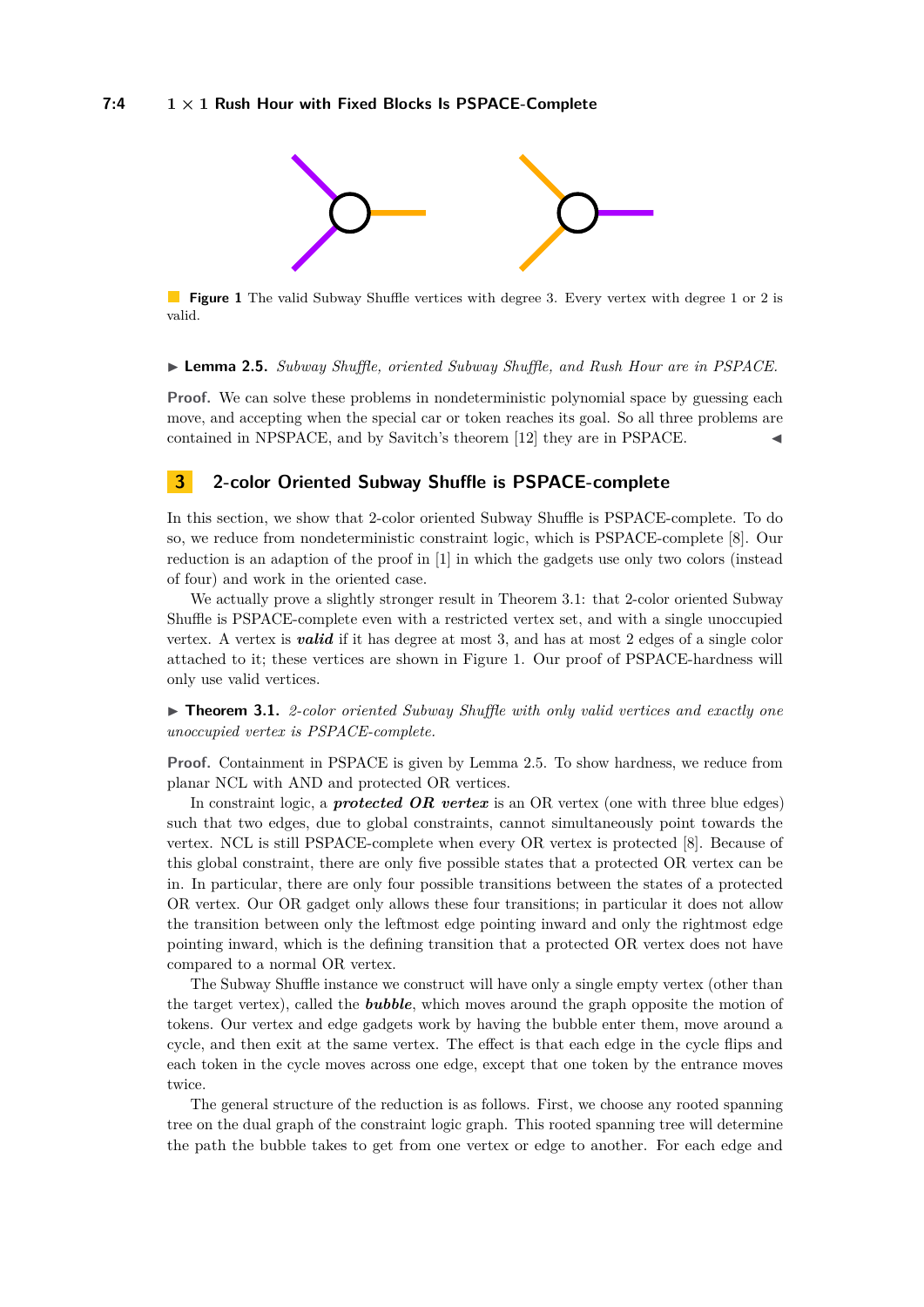vertex in the constraint logic graph, we will replace it with a subway shuffle gadget. The constraint logic edges which are part of our spanning tree will have a path for the bubble to cross through them. Each face of the CL graph has paths connecting vertex gadgets and edge gadgets as necessary to allow the bubble to visit each gadget.

When playing the constructed Subway Shuffle instance, the bubble begins at the root of the spanning tree. The bubble can move down the tree by crossing edge gadgets until reaching a desired face. It then enters a vertex or edge gadget, goes around a cycle, and exits. A sequence of moves of this form corresponds to flipping a constraint logic edge or reconfiguring a vertex (that is, changing which constraint logic edge(s) are used to satisfy that vertex and therefore are locked from being flipped away from it). The bubble can always travel back up the spanning tree to the root, and from there visit any face and then any CL vertex or edge.

Now we will describe the various gadgets that implement constraint logic in Subway Shuffle. Many places in the gadget figures have an empty vertex attached to them; this represents where the gadget is connected to the spanning tree. Entering through these vertices is the only way the bubble can interact with a gadget.

The edge gadget is shown in Figure [2.](#page-5-0) The two vertices and edge at the bottom and top of the edge gadget (in a gray box in the figure) are shared with the connecting vertex gadget. The edge gadget consists of five interlocking cycles. The edge can be flipped by rotating each of the five cycles in order, as shown in Figure [3.](#page-6-0) The bubble rotates a cycle by entering at the appropriate white vertex, and then moving around the cycle, and finally exiting where it entered.

If the edge is in the spanning tree, we include the rightmost vertex called the *exit*, which allows the bubble to visit the edge gadget and pass through to face on the other side of the edge. We place the edge gadget in the orientation so that the entrance is on the face closer to the root of the spanning tree of the dual graph.

There are two kinds of edges in constraint logic: red and blue edges. The only difference is that they have different weights for the constraint logic constraints. Blue edges are as shown in Figure [2](#page-5-0) (and can be rotated); red edges are the same gadget, but reflected.

Edge gadgets connect to vertex gadgets by sharing the two vertices and edge marked in a gray box. In the edge gadget, when the vertex colors and edge direction are as shown in the edge gadget figure, the edge is *unlocked*, which means that the bubble is free to flip the direction of that edge. The vertex gadget's colors take precedence for the shared edges and vertices. When they do not match those shown in the edge gadget figure, we say the edge is *locked*. When this happens, it becomes impossible for the bubble to rotate first cycle, and thus prevents the bubble from flipping the edge. This mechanism is what allows the gadgets to enforce the constraints of the vertices in the constraint logic graph. Edges are only ever locked while pointing into a vertex because all of the constraints in constraint logic only give lower bounds on the number of inward pointing edges. When an edge is pointing away from a vertex, some of the cycles in the vertex will be impossible to rotate, preventing the bubble from unlocking other edges.

The AND vertex gadget is shown in Figure [4.](#page-6-1) Whenever the bubble is not visiting the vertex gadget, either the blue (weight 2) edge or both red (weight one) edges are locked to point towards the vertex. If all three edges are pointing towards the vertex, the bubble can visit the vertex gadget (at the top entrance) and go around the cycle to switch which edges are locked. This implements the constraints on a NCL AND vertex.

Our protected OR vertex gadget is shown in Figure [5.](#page-7-0) The two protected edges are the leftmost and rightmost edges, so we can assume that they never both point towards the vertex. The gadget has three entrances. The gadget can be in five possible states corresponding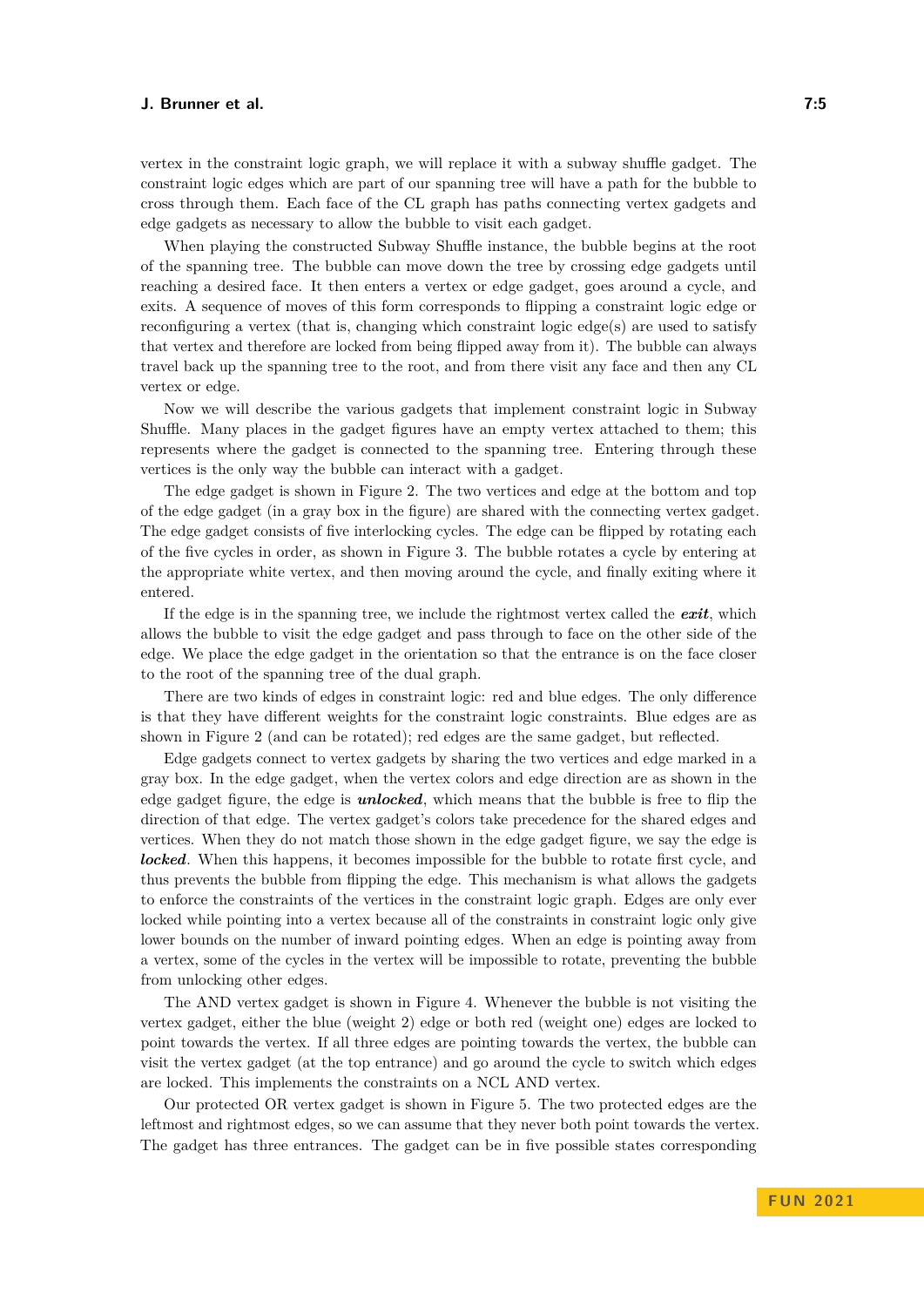<span id="page-5-0"></span>

**Figure 2** The edge gadget for 2-color oriented Subway Shuffle, shown (a) directed down and unlocked, (b) directed up and unlocked, (c) directed down after the bubble has passed through, and (d) directed up after the bubble has passed through. This gadget is based on the edge gadget in [\[1\]](#page-13-17).

to the five possible states of a CL protected OR. In each state, the edges which are locked in correspond to the set of edges that are pointing inward in the corresponding state of a CL protected OR. In the first state, the left edge is locked, and the other two are free. In the second state, the middle edge is also locked. In the third state, only the middle edge is locked. In the fourth state, both the middle and right edges are locked. Finally, in the fifth state, only the right edge is locked. To get from one state to the next, the bubble rotates a single cycle. The fives states and the transitions between them are shown in Figure [5.](#page-7-0) The only transitions between states are to the next and previous states. To transition from one state to the next, the bubble goes around the cycle indicated by the dotted edges.

Our last gadget is the win gadget, shown in Figure [6.](#page-8-0) It is placed attached to the edge gadget corresponding to the target edge in the constraint logic instance, and allows the player to win the Subway Shuffle instance when that edge can be flipped.

In the first state shown, the target edge is pointing away. If the bubble arrives at the win gadget, it cannot accomplish anything. If the target edge is flipped so it now points toward the win gadget, we will be in the second state. Then the bubble can enter the win gadget at the top entrance and go around the indicated cycle, moving the special token one to the left. Finally, the bubble can enter at the bottom entrance to move the special token across to the target vertex.

To allow the bubble to reach every gadget, we connect the entrances and exits of gadgets which are on the same face of the CL graph. This simply requires a tree connecting these vertices for each face. Each face other than the root of the spanning tree has exactly one edge exit on it; we orient the edges on that face to point towards this exit. The color of these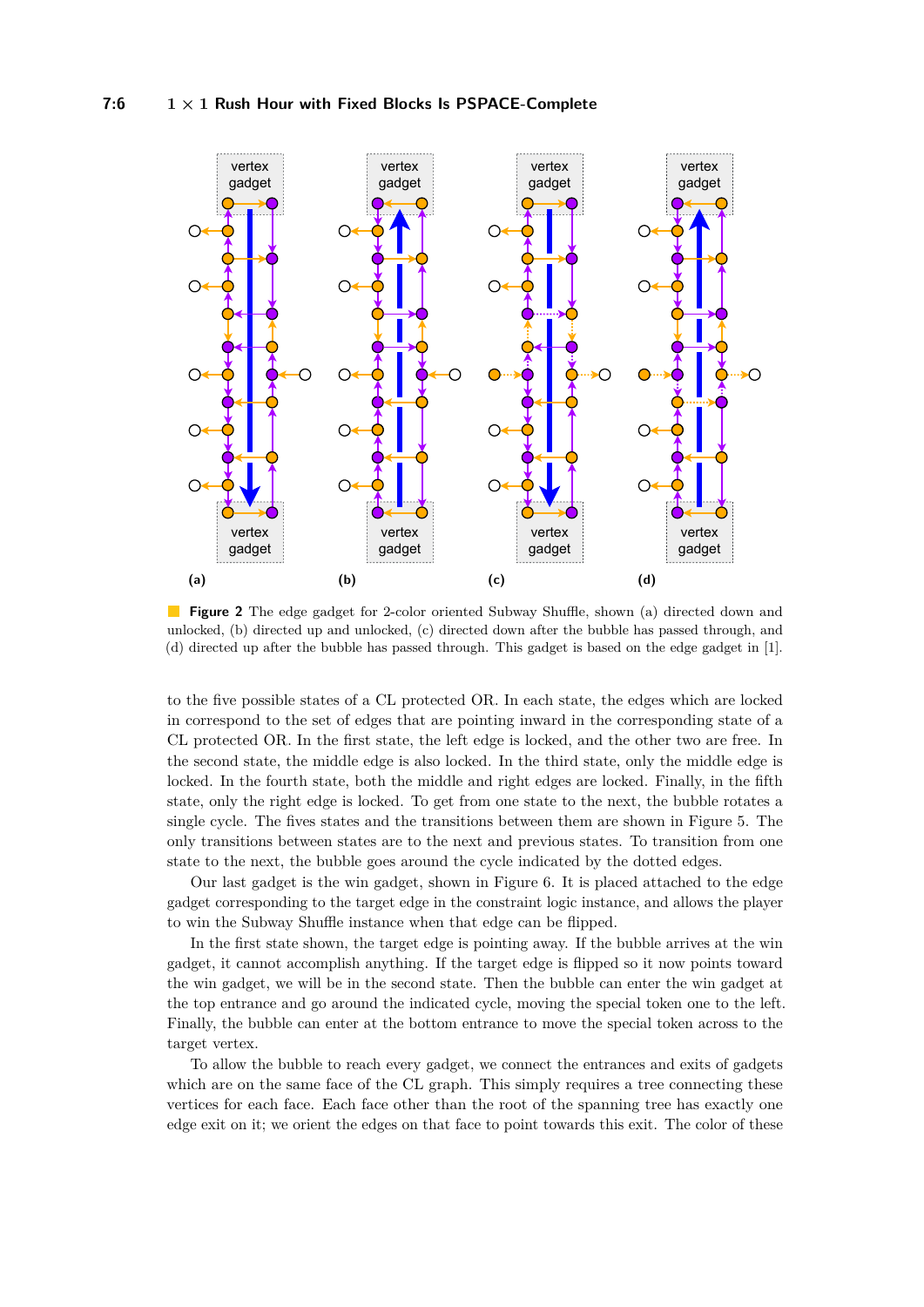<span id="page-6-0"></span>

**Figure 3** The five cycles that the bubble rotates to flip the orientation of an edge gadget. For each cycle, the bubble enters at the white vertex, goes around the dotted cycle, and leaves where it entered. Note that the colors and orientation of the edge and vertices that connect to the vertex gadget will not always match what is shown in this figure. When they do not, we say the edge is *locked* by the corresponding vertex gadget, and it is not possible to rotate the dotted cycle.

<span id="page-6-1"></span>

**(a)** All edges oriented in, with the blue edge locked.

**(b)** All edges oriented in, with both red edges locked.

**Figure 4** The AND vertex gadget for 2-color oriented Subway Shuffle. This gadget is based on the AND vertex gadget in [\[1\]](#page-13-17).

edges does not matter, provided all vertices are valid and the token at the tail of an edge is the same color. For the face which is the root of the spanning tree, the tree connecting entrances has one vertex without a token, and the edges point towards it; this is where the bubble starts.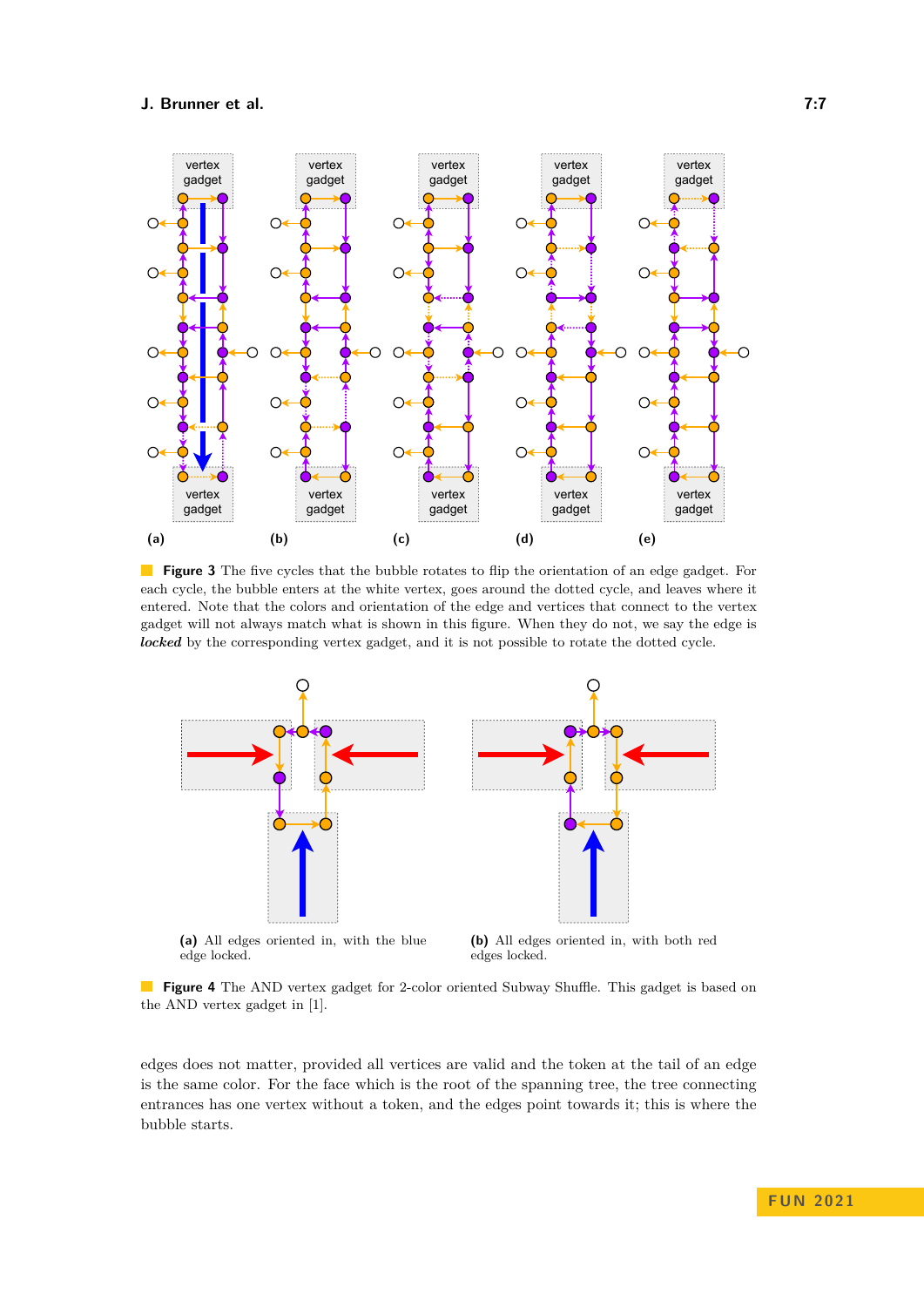<span id="page-7-0"></span>

**(a)** State 1: The left edge is locked. The middle edge is unlocked and pointing in. The right edge is pointing out.





**(b)** State 2: The left and middle edges are locked. The right edge is pointing out.



**(c)** State 3: The left edge is pointing out. The middle edge is locked. The right edge is unlocked and pointing in.





**(e)** State 5: The left and middle edges are pointing out. The right edge is locked.

**Figure 5** The five states of the protected OR vertex. The dotted edges show the cycle that is rotated to transition to the next state. Note that each state is defined only by which edged are locked in; the other unlocked edges can be either pointing in or out in each state.

Now we show how the gadgets prevent any moves other than the moves outlined above that simulate the NCL instance. First we consider the edge gadget. It is easy to check that while rotating any of the dotted cycles in an edge gadget, there are only two legal moves other than continuing the cycle. The first one is leaving through the exit vertex during the third cycle. This is equivalent to the bubble just using the throughway in the edge gadget to reach the rest of the spanning tree after turning only the first two cycles. By Lemma [3.3,](#page-8-1) this is never useful. The other legal move is while turning the first, fourth, or fifth cycle, it is possible for the bubble to move into the connecting vertex gadget through the shared vertices. We will show that nothing useful can be accomplished here when we consider the vertex gadgets. Similarly, it will also be possible for the bubble to come from a vertex and enter the edge gadget through the shared vertices. We show this is not useful in Lemma [3.2.](#page-7-1)

<span id="page-7-1"></span>► **Lemma 3.2.** *It is never useful for the bubble to enter an edge gadget directly from a vertex gadget through the shared vertices.*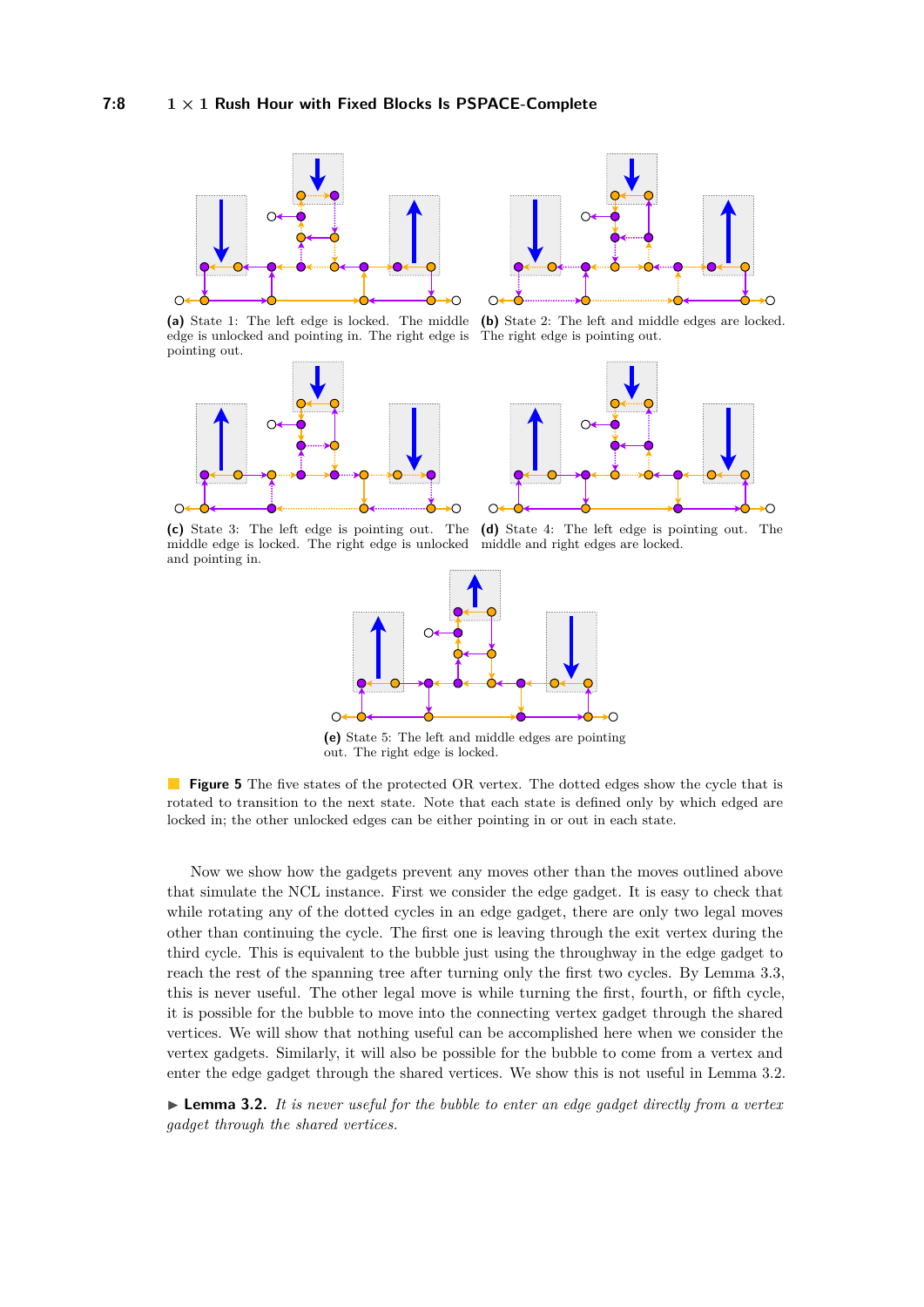<span id="page-8-0"></span>

the blue edge is pointing into the gadget, the indicated cycle can be rotated.

**Figure 6** The win gadget for 2-color oriented Subway Shuffle. The target edge starts pointing away. If it is flipped, the bubble can enter the win gadget once at each entrance to move the (bottom right) purple special token to the (bottom left, green) target vertex. This gadget is based on the FINAL gadget in [\[1\]](#page-13-17).

**Proof.** We need to check the up, down, up traversed, and down traversed configurations.

In most configurations, there are no legal moves to enter the edge gadget from the shared vertices. The only configuration where this is possible is from the orange token on the top left of the upward pointing edge gadget. From here, it can move through a path of three tokens before it gets stuck. At that point, the only legal move is to undo the last three moves and exit the same way it entered.

<span id="page-8-1"></span> $\blacktriangleright$  **Lemma 3.3.** It is never useful to turn some of the cycles in an edge gadget without turning *all of them.*

**Proof.** If you turn some of the cycles, but not all of them, then both ends of the edge gadget will be in the pointing outward configuration. For all of the vertex gadgets, there are no transitions that require the outward pointing configuration, so the edge gadget being in this configuration never lets you make a move that you could not make if you finished turning all of the cycles in an edge gadget.

We also need to make sure that turning only some cycles, and then entering an edge gadget from a vertex gadget (as in Lemma [3.2\)](#page-7-1), does not allow you to do anything. If we look at all of the partial edge configurations as shown in Figure [3,](#page-6-0) there is no way to access anything from any of these configurations. We also need to check the configurations that arise from partially rotating an edge and then traversing it. Since it is not possible to reach the traverse paths from entering from a vertex gadget, these configurations also do not let the bubble do anything else useful.

Now we consider the AND gadget. Since the entire gadget is a single cycle, there is nothing the bubble can do within the gadget while turning the cycle. While turning the cycle, the bubble can try to enter an edge gadget through one of the shared vertices; however, we have already shown that the this is never useful in Lemma [3.2.](#page-7-1)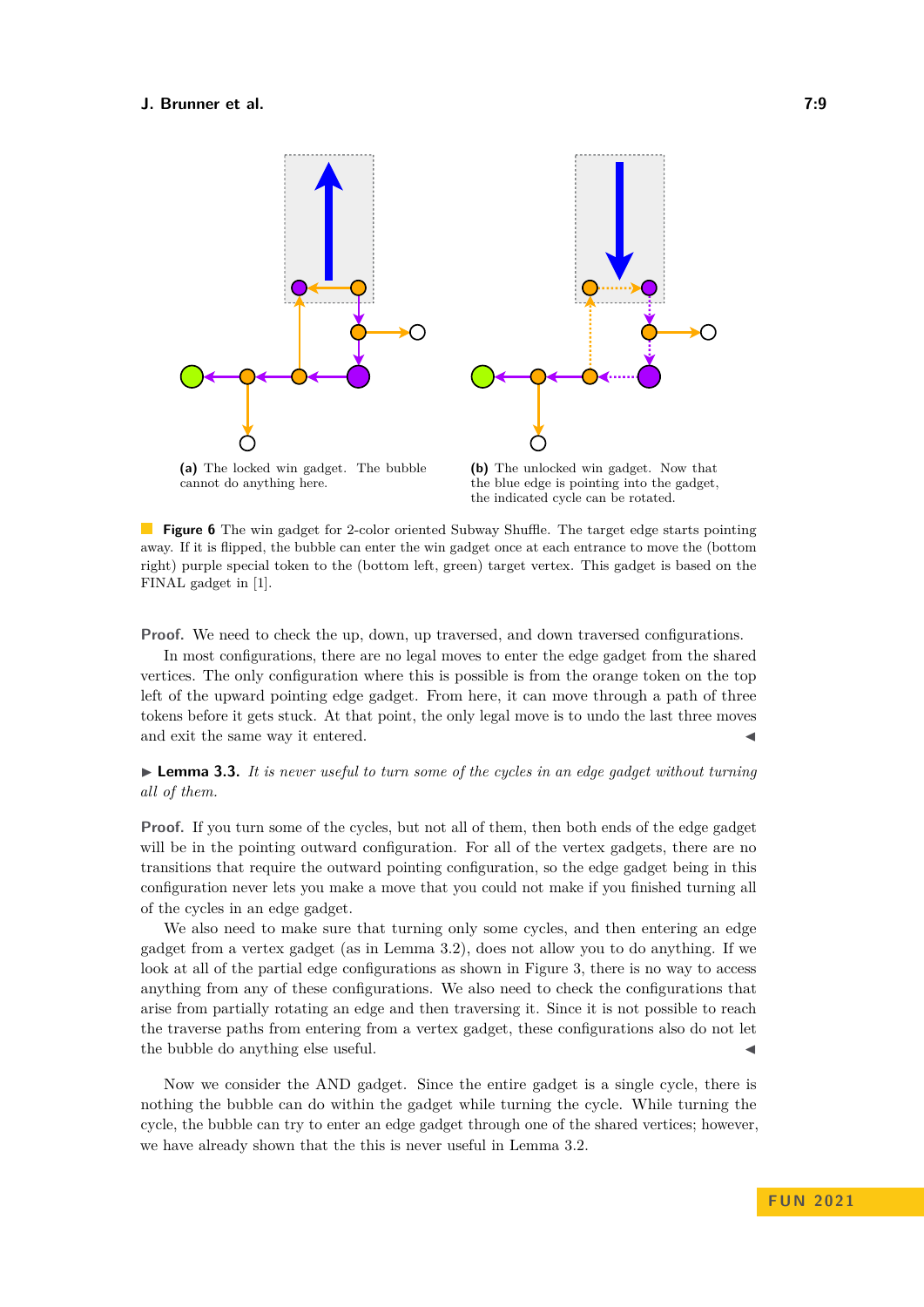#### **7:10 1 × 1 Rush Hour with Fixed Blocks Is PSPACE-Complete**

We also need to consider if the bubble enters the vertex gadget from an edge on one of the shared vertices. It will never be able to move around the entire cycle because the orange vertex at the top will not be accessible. The only other thing the bubble can do is try to enter a different edge gadget, but we already showed this is not useful in Lemma [3.2.](#page-7-1)

Now we consider the OR gadget. First we look at each of the four cycles. While turning the first cycle, the only legal move that is not continuing the cycle is moving the purple token just to the right of the cycle. However, from here, the only moves lead to dead ends so there is not anything useful for the bubble to do besides immediately return to the cycle. There are no other legal moves while turning the second cycle. While rotating the third cycle, it is possible for the bubble to reach the shared vertices of the leftmost edge gadget, but by Lemma [3.2](#page-7-1) this does not help. While rotating the fourth cycle, it is possible for the bubble to reach the shared vertices of the rightmost edge gadget, but again this does not help.

Now we consider when the bubble enters the OR vertex gadget from an edge gadget through one of the shared vertices. In the first state, there are no legal moves after entering from the top or right edges. In the second state, from either the top or left edges it can enter and traverse most of the gadget but cannot complete any loop and thus cannot make progress by Lemma [3.4.](#page-9-1) In the third state, the bubble has no legal moves after entering from the left or top edge. From the right edge it can traverse most of the gadget but cannot complete any loops. From the fourth state, again, while the bubble can traverse most of the gadget after entering from the top edge, it does not complete any loops so it has no effect. In the fifth state, there are no legal moves after entering the vertex gadget.

<span id="page-9-1"></span>► **Lemma 3.4.** *If the bubble takes any path from any vertex to the same vertex which does not complete a nontrivial loop, then the state of the Subway Shuffle instance must not have changed.*

**Proof.** If the bubble never completed a loop, then the only way for it to get back to where it started is to take the same path in reverse. By the definition of Subway Shuffle moves, this exactly undoes these moves returning the instance back to its original state. J

Finally, we check the win gadget. While using the win gadget, there are no legal moves other than completing the one loop. There is only one edge connected to the win gadget. If the bubble tries to enter the win gadget here, it cannot leave anywhere else or complete any loops, so by Lemma [3.4](#page-9-1) it must return with no effect.

Since the constraint logic graph is planar, the reduction yields a planar graph for 2 color oriented Subway Shuffle. Since the constructed instance Subway Shuffle is winnable exactly when the constraint logic instance is, and the reduction can clearly be done in polynomial time, this shows 2-color oriented Subway Shuffle is PSPACE-hard. All of the gadgets used, including the trees connected gadget entrances, use only valid vertices, so it is still PSPACE-hard with only valid vertices.

## <span id="page-9-0"></span>**4 1 × 1 Rush Hour is PSPACE-complete**

In this section, we show that  $1 \times 1$  Rush Hour is PSPACE-complete by a reduction from 2-color oriented Subway Shuffle with only valid vertices and only a single empty vertex, which was shown to be PSPACE-complete in the previous section.  $1 \times 1$  Rush Hour is played on a large square grid. We allow for fixed blocks, which are spaces marked impassable in the grid.

We will simulate Subway Shuffle vertices with individual cars at intersections, and edges as paths of cars. In general, purple edges and vertices will be horizontal cars, and orange edges and vertices will be vertical cars. Like in the Subway Shuffle, we will have a single **bubble** which is a single empty space that moves around as cars move into that space.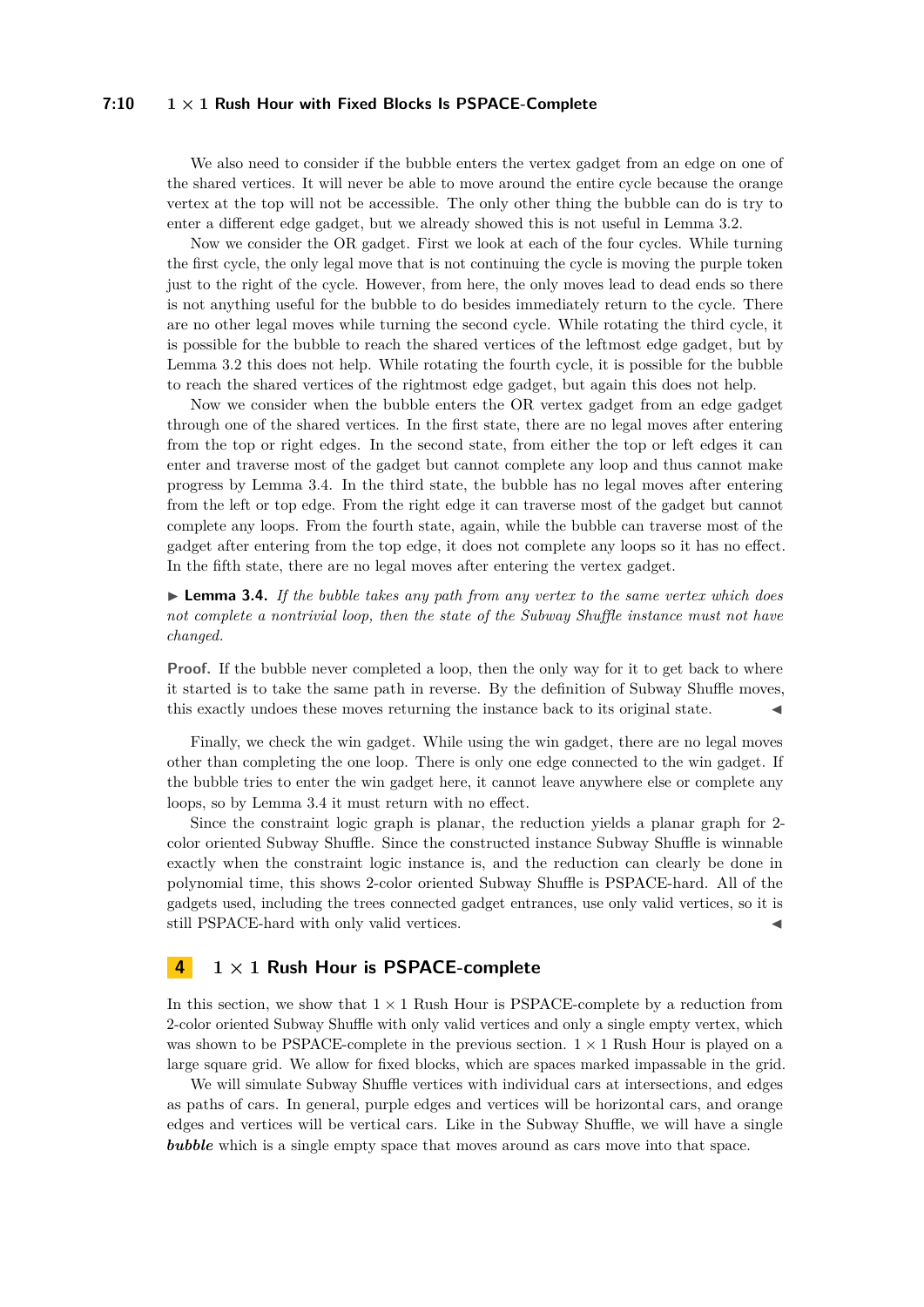<span id="page-10-0"></span>

**Figure 7** A degree-4 Subway Shuffle vertex embedded in Rush Hour. Note that, while this is not a valid Subway Shuffle vertex, all valid vertices are subsets of this vertex. Individual dashes represent cars. A line of cars of one color represents a Subway Shuffle edge of that color. The center boxed car represents the Subway Shuffle vertex.

<span id="page-10-1"></span>

**Figure 8** A Rush Hour simulation of a Subway Shuffle edge. This is a purple edge which points right.

We replace each vertex in our Subway Shuffle instance with a single car which is vertical if there is an orange token there, and horizontal if a purple token is there. Orange edges leading from a vertex attach to it as vertical rows of cars, and purple edges attach to a vertex as horizontal rows of cars. A degree-4 vertex with a purple token is depicted in Figure [7.](#page-10-0) Valid vertices can be embedded this way, with fixed blocks on the unused sides for lower degree vertices.

A Subway Shuffle edge is simulated by a path of cars which can make right-angle turns, allowing us to embed an arbitrary planar Subway Shuffle graph. The direction of a car at a turn in an edge defines which way the Subway Shuffle edge is oriented. A purple edge which points right is depicted in Figure [8.](#page-10-1) In order to maintain the directionality of edges, each edge must be simulated by a path with at least one turn.

To make a move, suppose the bubble is currently at a vertex. To move a token in from an adjacent vertex, a car from the connecting edge is moved in. Then cars from that edge are all moved one space toward the initial vertex, until finally we can move the car in the second vertex out. Note that this process reverses the orientation of the edge as desired. If the edge was pointed in the correct direction, then this process will succeed; if the edge is oriented in the wrong direction, then this process will fail when we try to turn a corner in the edge. Similarly it is impossible to move a token along an edge of the opposite color, because it will be unable to move out of its vertex. An example of a single Subway Shuffle move where an orange token is moved up along an orange edge embedded in Rush Hour is shown in Figure [9.](#page-11-1)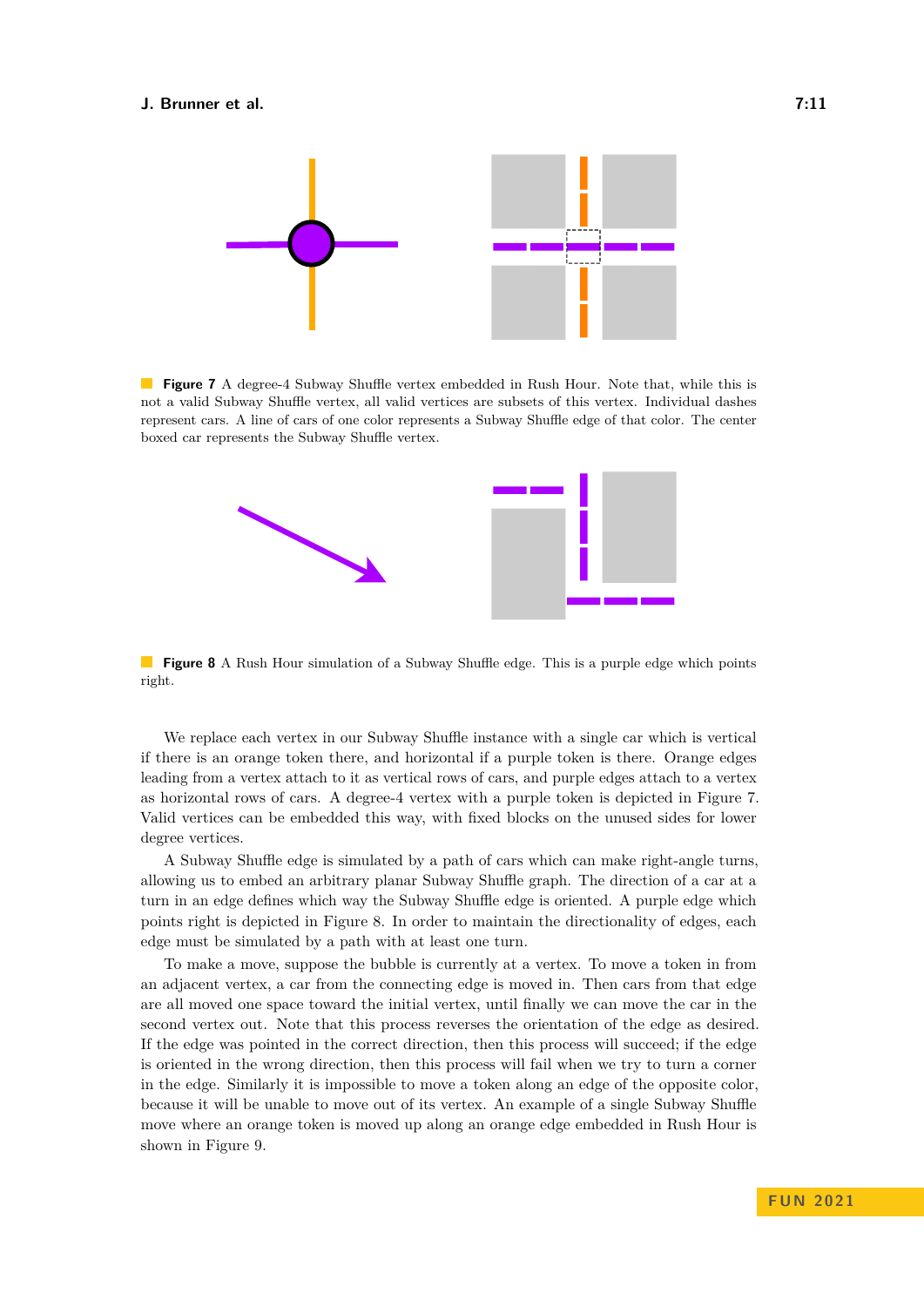#### **7:12 1 × 1 Rush Hour with Fixed Blocks Is PSPACE-Complete**

<span id="page-11-1"></span>

**Figure 9** Moving a single orange token in Subway Shuffle when simulated by Rush Hour in Figure [8.](#page-10-1)

No other useful actions can be taken. If the bubble is not currently at a vertex, then there are at most two possible moves. One of them would just be undoing the previous move, and the other would be continuing the process of moving a token along an edge. When the bubble is at a vertex, moving any adjacent car into the vertex is the same as starting the process of moving a Subway Shuffle token along the corresponding edge.

The win condition of a Rush Hour instance is allowing the marked car to escape the grid. The win gadget needs to be specified more precisely because Subway Shuffle tokens do not correspond exactly to Rush Hour cars. Also, we want to make sure that everything can fit within a grid so our win condition is actually located near the edge.

Our win gadget is depicted in Figure [10.](#page-12-0) The win condition is the circled car reaching the star. The boxed cars represent Subway Shuffle vertices. In order to win, first the boxed orange car directly in front of the circle car must leave by rotating this cycle. This represents the marked token in the Subway Shuffle vertex moving to the middle vertex along the bottom of the win gadget. Then, the leftmost orange line must be moved down one space, clearing the way for the marked car to leave.

In Rush Hour, because winning requires a car leaving the grid, we must also take care to make sure that the win gadget is at the boudary of our construction, and not somewhere buried in the middle. To do this, we conisder the CL edge which is part of the win gadget. Since the CL graph is planar, we can consider one of the faces that this edge is a part of, and make this face the "outside" face. Now our win gadget is at the boundary, which is what we needed.

## <span id="page-11-0"></span>**5 Open Problems**

In this paper, we have shown that  $1 \times 1$  Rush Hour with fixed blocks is PSPACE-complete, solving Tromp and Cilibrasi's open problem [\[17\]](#page-13-13). It remains whether the assumption of fixed blocks can be eliminated, and thereby solve the open problem of Hearn, Demaine, and Tromp [\[7,](#page-13-3) [17\]](#page-13-13). We note that it is impossible to perfectly simulate a fixed block using Rush Hour cars, since for any arrangement of cars in a region, there must be at least one point along the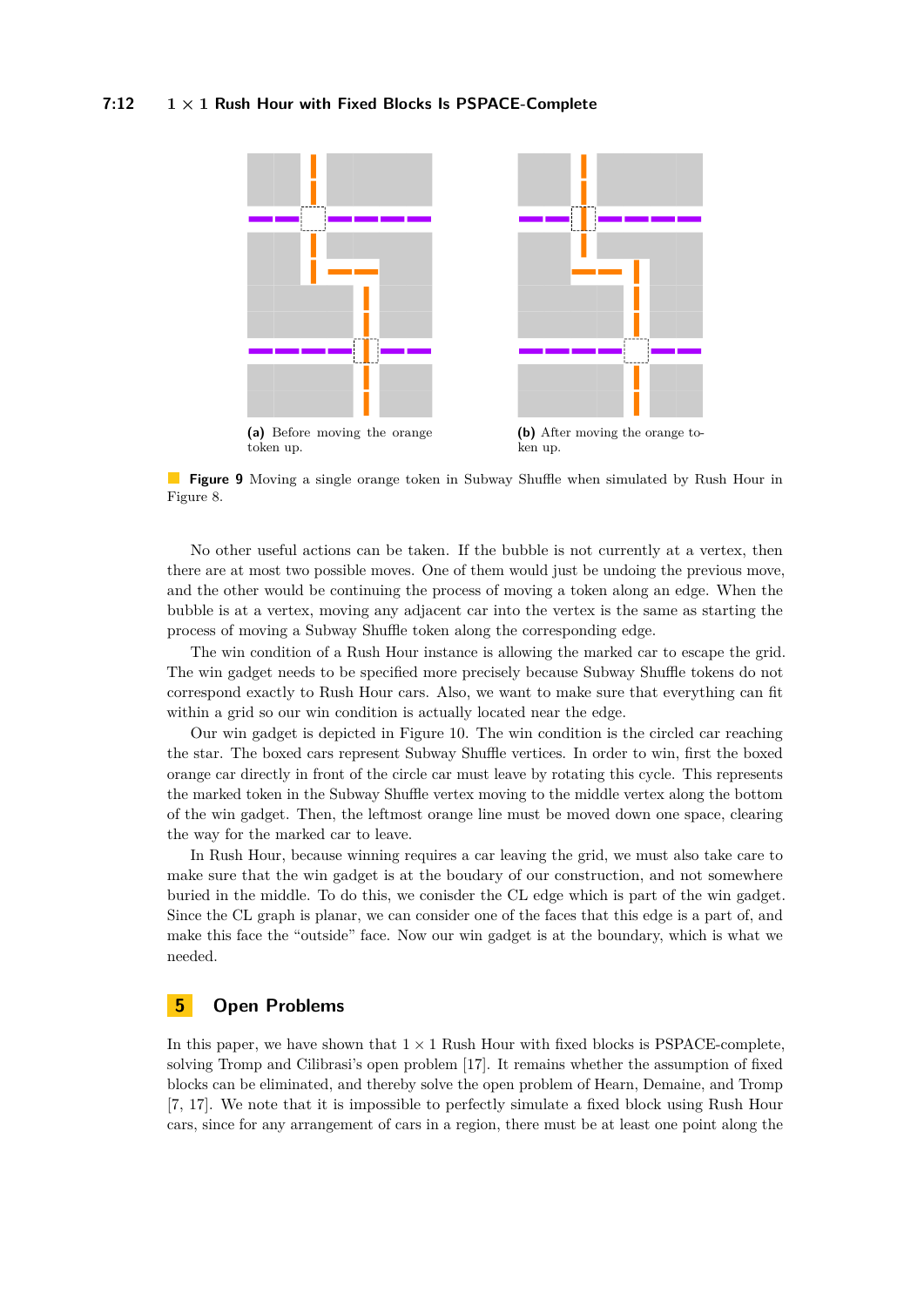<span id="page-12-0"></span>

<span id="page-12-1"></span>**Figure 10** The cycle of the subway shuffle win gadget embedded in Rush Hour. The goal is to get the circled car to the star. The boxed cars are the vertices in the Subway Shuffle win gadget. The two lines of purple cars extending upward are the purple edges of the connected edge gadget. Everything inside the solid black line is part of the connecting edge gadget.



**Figure 11** Let the gray area be accessible by the bubble. Then the boxed car is at the corner of the boundary of the accessible region, and regardless of its orientation it must also be accessible by the the bubble.

boundary of the region that, if it were empty, a car can exit the region. For a single bubble, it gets worse than that. Let a space be *accessible* if the bubble can ever reach that space. By Theorem [5.1,](#page-3-1) the accessible region is always a rectangle. Since we can ignore anything inaccessible, we can just assume that everywhere in the entire Rush Hour grid is accessible. Because the bubble can get everywhere, it seems impossible to modify the gadgets in our proof in any simple way to constrain the bubble from wandering freely inside and between the cycles in gadgets.

**Findment 5.1.** In any  $1 \times 1$  *Rush Hour instance with no fixed blocks with only a single "bubble," the set of accessible spaces is a rectangle.*

**Proof.** The accessible region is clearly connected. If it is not a rectangle, there must be a corner on the boundary of the accessible region where two accessible spaces are adjacent to the same inaccessible space, as in Figure [11.](#page-12-1) Then regardless of its orientation, the car in this inaccessible space must be able to move into one of these two accessible spaces, and thus is also accessible. This is a contradiction, so the accessible region must be a rectangle.  $\blacktriangleleft$